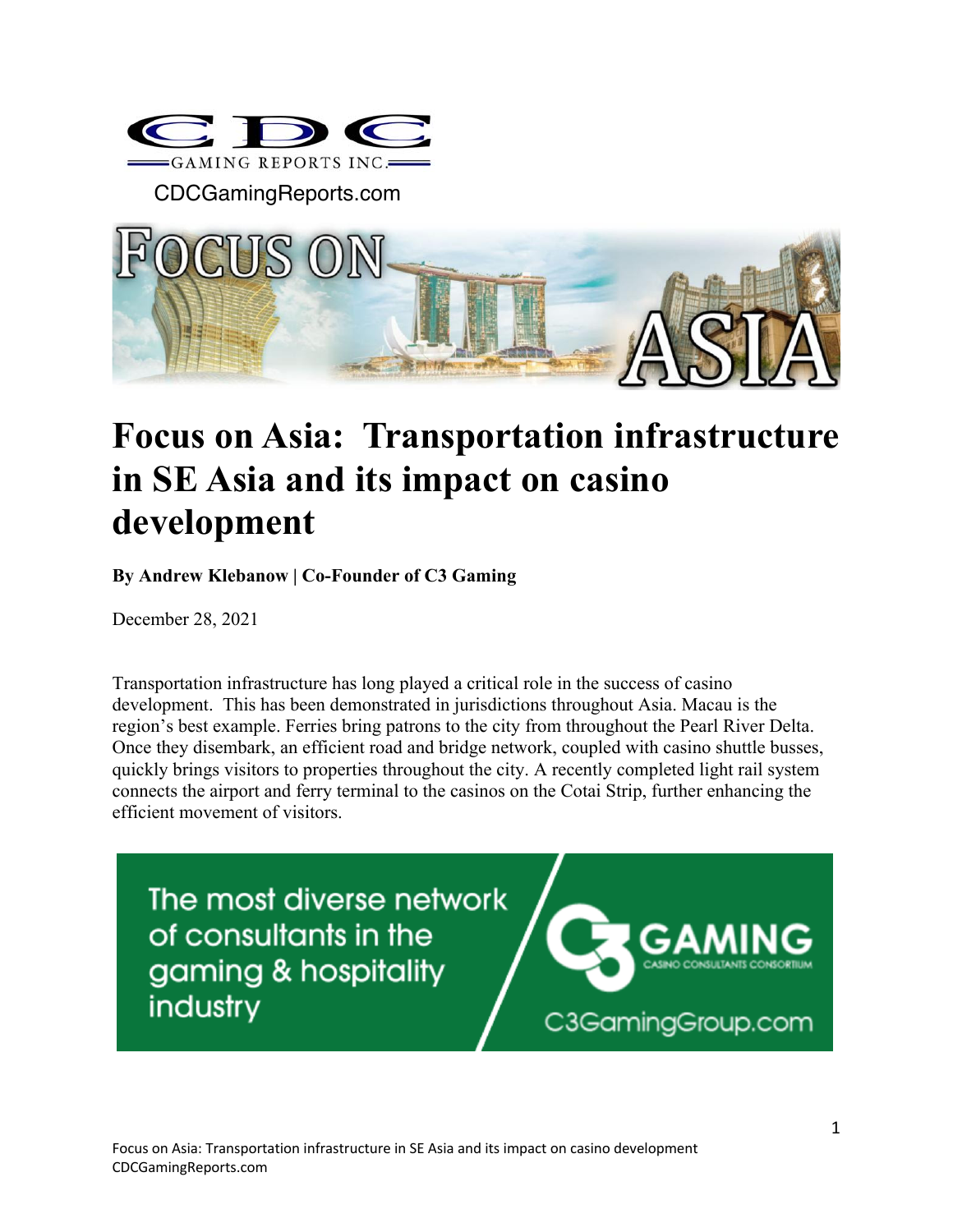Likewise, Singapore has been able to grow tourism by double digits since its integrated casino resorts opened in large part because of its modern international airport, located within a 20 minute drive from the city center, a highly efficient highway network, and a modern intra-city rail and bus system.

Entertainment City in Manila is another example of how transportation infrastructure can impact property performance. Located on Manila Bay, the gaming district at first struggled to attract broad segments of the local population and arriving tourists. With the completion of a tollway extension, travel times to the airport and wealthier enclaves of the city were reduced to minutes, and greatly enhanced the casinos' collective performance.

Gaming properties located in jurisdictions without sound transportation infrastructure are forever hamstrung from reaching their full potential. The stunning Grand Ho Tram Resort in Vietnam, located on a pristine beach facing the South Sea, requires a two-to-three-hour drive on two-lane roads from Ho Chi Minh City and, as such, has never reached full potential.

The importance of sound transportation infrastructure is about to be demonstrated once again. On December 3, 2021, the first leg of the Pan-Asian Rail Network opened, connecting Kunming, China to Vientiane, Laos. The first 414 km portion provides high-speed passenger and freight service to Laos's capital city, and represents a major milestone in the PRC's ambitious Belt & Road Initiative (BRI). The railway network will eventually connect Southern China and Laos with Bangkok, Phnom Penh, Kuala Lumpur, and Singapore.

This first phase, which was completed despite broad restrictions caused by the pandemic, is expected to have a profound economic impact on commerce between Vientiane and the PRC. As other sections of the BRI are completed, the southeast portion of the BRI is expected to have a significant long-term impact on southeast Asia's casino industry, particularly those properties in Laos and Cambodia.

In the near term, the Kunming-Vientiane portion is not expected to have a major impact as the PRC's Zero Covid policy will place an artificial constraint on business travel and tourism. Nevertheless, as the PRC's travel bubble grows to include Laos and Cambodia, commerce will eventually resume and with it will come new waves of travelers from China. The Thai-Lao Friendship Bridge already connects the Vientiane to Northeast Thailand. With the addition of high speed rail service to China, the city will evolve into a major international crossroad.

The hotels and casinos in and around Vientiane can expect to be some of the beneficiaries of this increased visitation. While the nearest casino to the capital today is approximately 60 km south of the Vientiane, additions to the region's casino supply are anticipated in the next few years. Rail connectivity from southern China, coupled with expected growth in the city's expatriate population, will help fuel additional growth in gaming demand.

A similar construction initiative is playing out in Cambodia. Construction on a new four-lane divided highway, connecting the capital city of Phnom Penh with the port city of Sihanoukville, is expected to open in 2023. Built by Cambodian PPSHV Expressway Co. Ltd at a cost of US\$2 billion, the nearly 200 km expressway will replace a slow moving two-lane road and dramatically reduce travel time between the two cities.